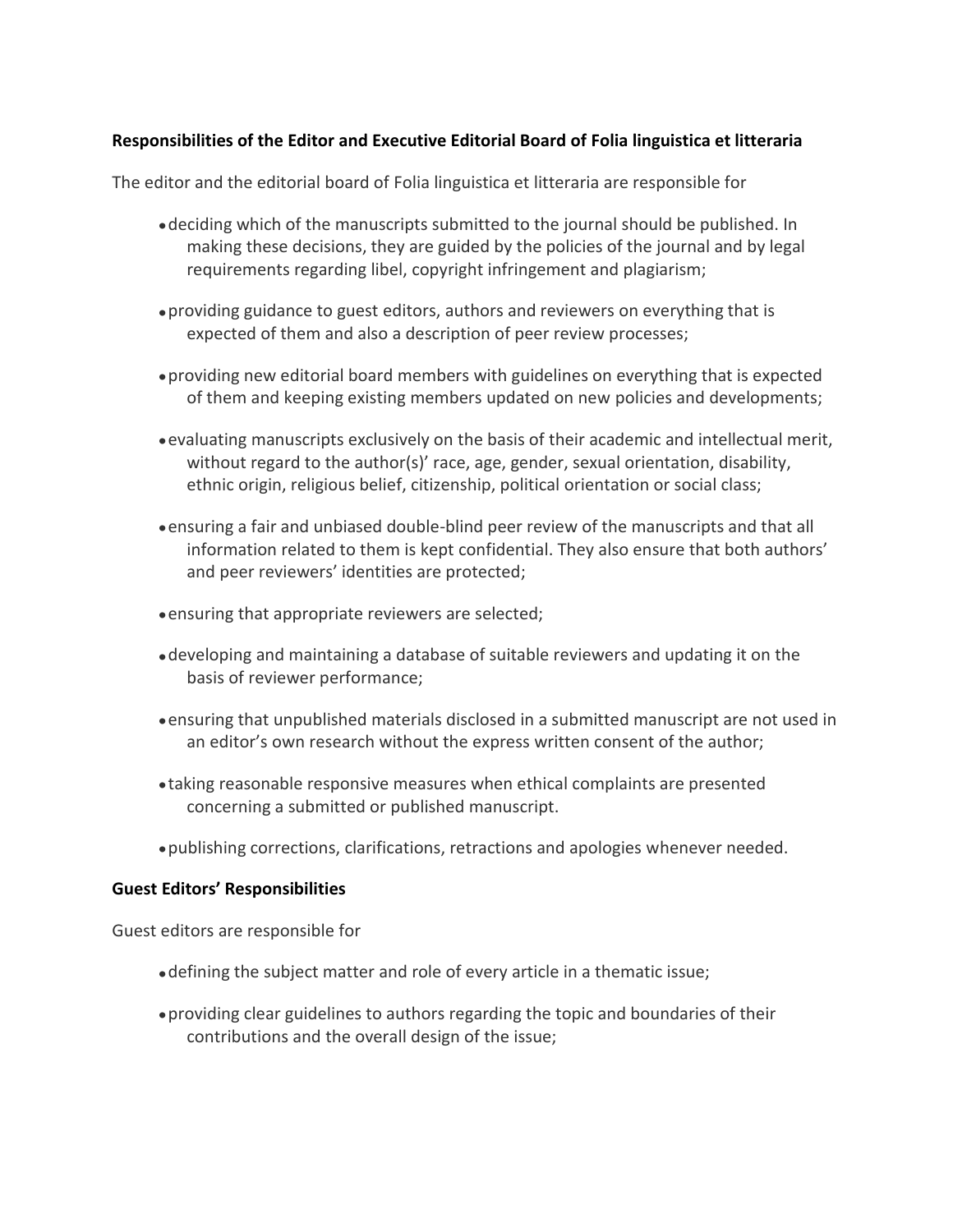- ensuring, in collaboration with the executive editorial board, that appropriate reviewers are selected for all the articles (whether they have been commissioned or submitted as a result of a call for papers);
- establishing a timeline for draft paper submission, peer review, revision and final paper submission with the executive editorial board, and ensuring that all deadlines are met;
- writing the Introduction to the issue.

# **Authors' Responsibilities**

- Authors of reports of original research should present an accurate account of the work performed as well as an objective discussion of its significance. Underlying data should be represented accurately in the manuscript. Fraudulent or knowingly inaccurate statements constitute unethical behaviour and are unacceptable;
- Authors should not submit the same manuscript simultaneously to more than one publication at a time. This constitutes unethical publishing behaviour and is unacceptable;
- Authors must ensure that they have written original works and that any work or words of others authors, contributors or sources have been appropriately credited and referenced;
- Authors submitting their works to RCCS for publication as original articles confirm that the submitted works represent their own contributions and have not been copied or plagiarized in whole or in part from other works without clearly citing the source. Authors should cite publications that have been influential in determining the nature of the reported work;
- Plagiarism in all its forms constitutes unethical publishing behavior and is unacceptable;
- Authors must ensure that the manuscript has not been published elsewhere;
- Authorship should be limited to those who have made a significant contribution to the conception, design, execution, or interpretation of the reported study. All those who have made significant contributions should be listed as co-authors. Others who have participated in certain substantive aspects of the research project should be acknowledged or listed as contributors;
- The corresponding author with the journal should ensure that all appropriate co-authors are included in the author list of the manuscript, and that there is a full consensus of all co-authors in approving the final version of the paper and its submission for publication;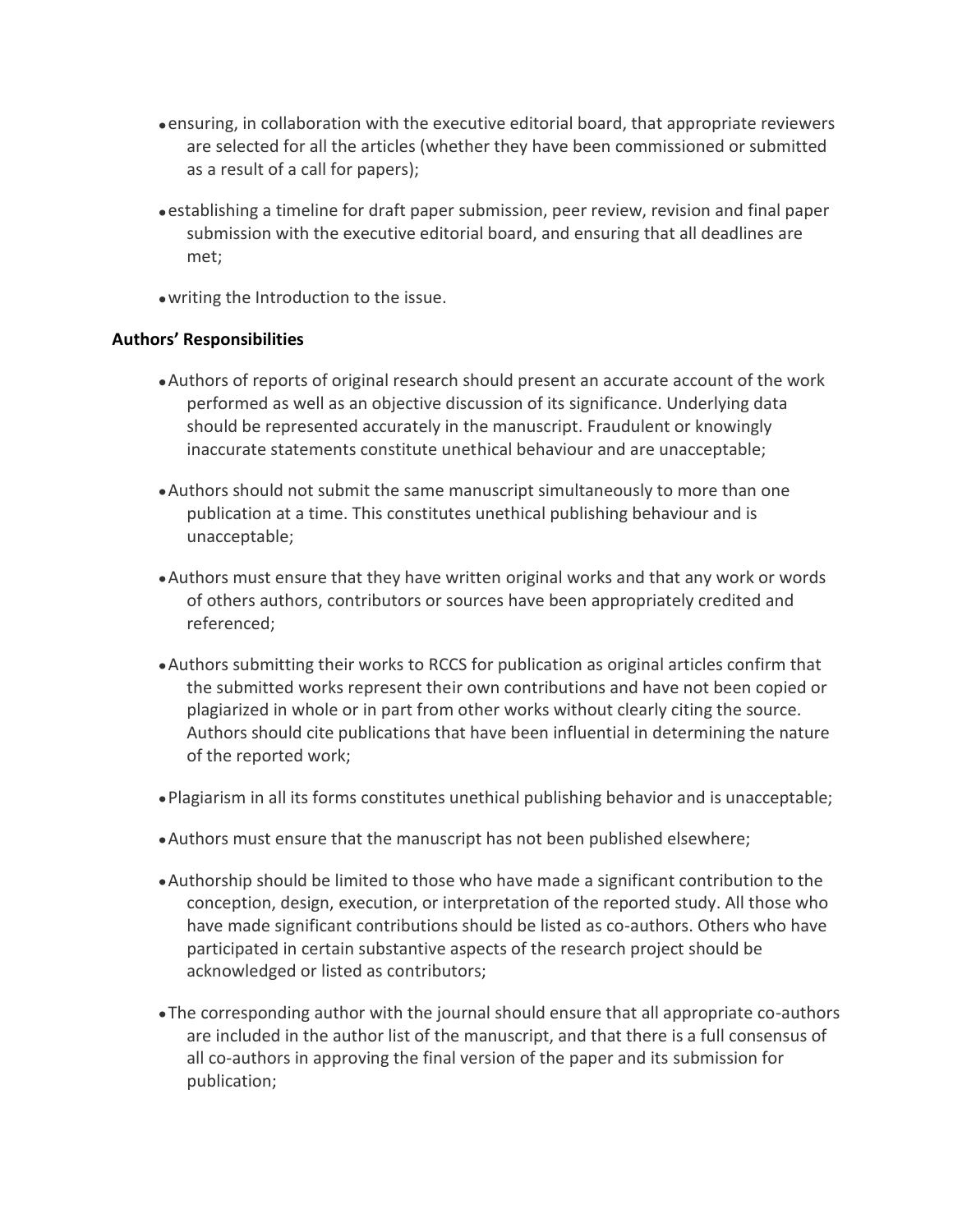- Authors should disclose financial or other conflict of interest that might influence the results or interpretation of their manuscript. All sources of financial support should be disclosed;
- When an author discovers a significant error or inaccuracy in his/her own published work, it is the author's obligation to promptly notify the journal editors and cooperate with them to retract or correct the manuscript.

### **Reviewers' Responsibilities**

- Peer review assists the editor and executive editorial board of RCCS in making editorial decisions and, through the editorial communication with the author, may also assist the author in improving the manuscript;
- Any invited referee who feels unqualified to review the research reported in a manuscript or knows that its timely review will be impossible should immediately notify the editor so that alternative reviewers can be contacted;
- Any manuscripts received for review must be treated as confidential documents;
- Privileged information or ideas obtained through peer review must be kept confidential and not used for personal advantage;
- Reviewers must report to the editor of Folia linguistica et litteraria if they are aware of copyright infringement and plagiarism on the author's part;
- Reviews should be conducted objectively, and observations should be formulated clearly with supporting arguments, so that authors can use them for improving the paper;
- Reviewers evaluate manuscripts based on content without regard to the authors' race, age, gender, ethnic origin, sexual orientation, disability, religious belief, citizenship, political orientation or social class;
- Reviewers should not consider manuscripts in which they have conflicts of interest resulting from competitive, collaborative, or other relationships or connections with any of the authors, companies, or institutions connected to the papers.

## **Publisher's Responsibilities**

As publisher of Folia linguistica et litteraria, the Faculty of Philology of University of Montenegro

- provides practical support to the editor and executive editorial board of the journal;
- ensures the autonomy of editorial decisions;